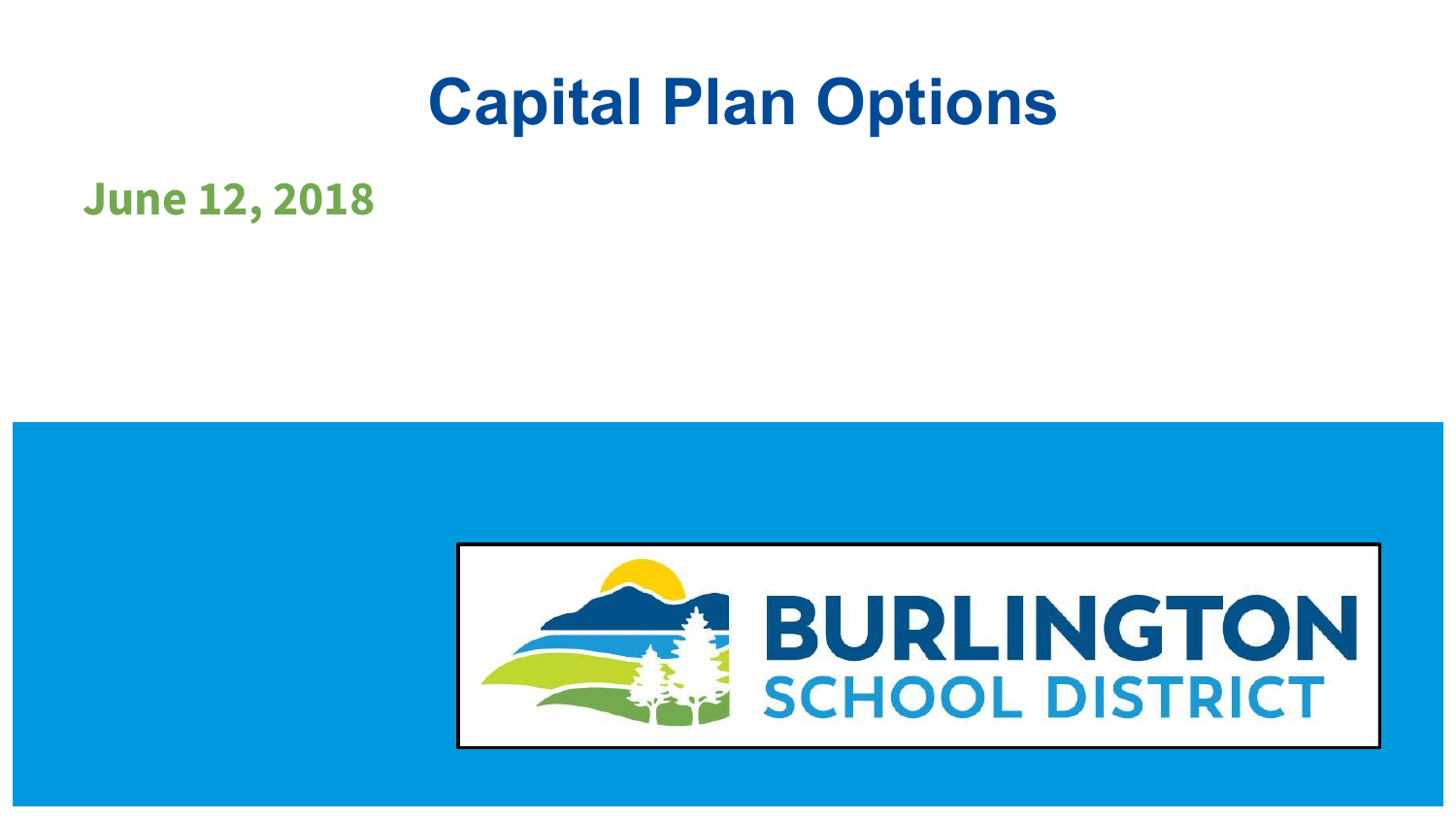# Option 1 - Current Plan

#### **What:**

North and South End Centers, Admin offices in South End

Ira Allen as swing space for additional Capital Plan/ Deferred Maintenance projects

**Timeline:**

Starts Sept 2018, Centers open August 2019, Ira available for swing space/deferred maintenance starts Feb 2020

### **Pros:**

Cost-effective, preserves funding for other school maintenance projects

Alleviates space constraints in elementary schools

Reduces pre-k waitlist

Better able to serve pre-K students with high needs

Flexible space allows for program growth

Creates swing space for future projects

### **Cons:**

Limited opportunity for further community engagement No alternatives to CP Smith driveway objections No Old North End preschool program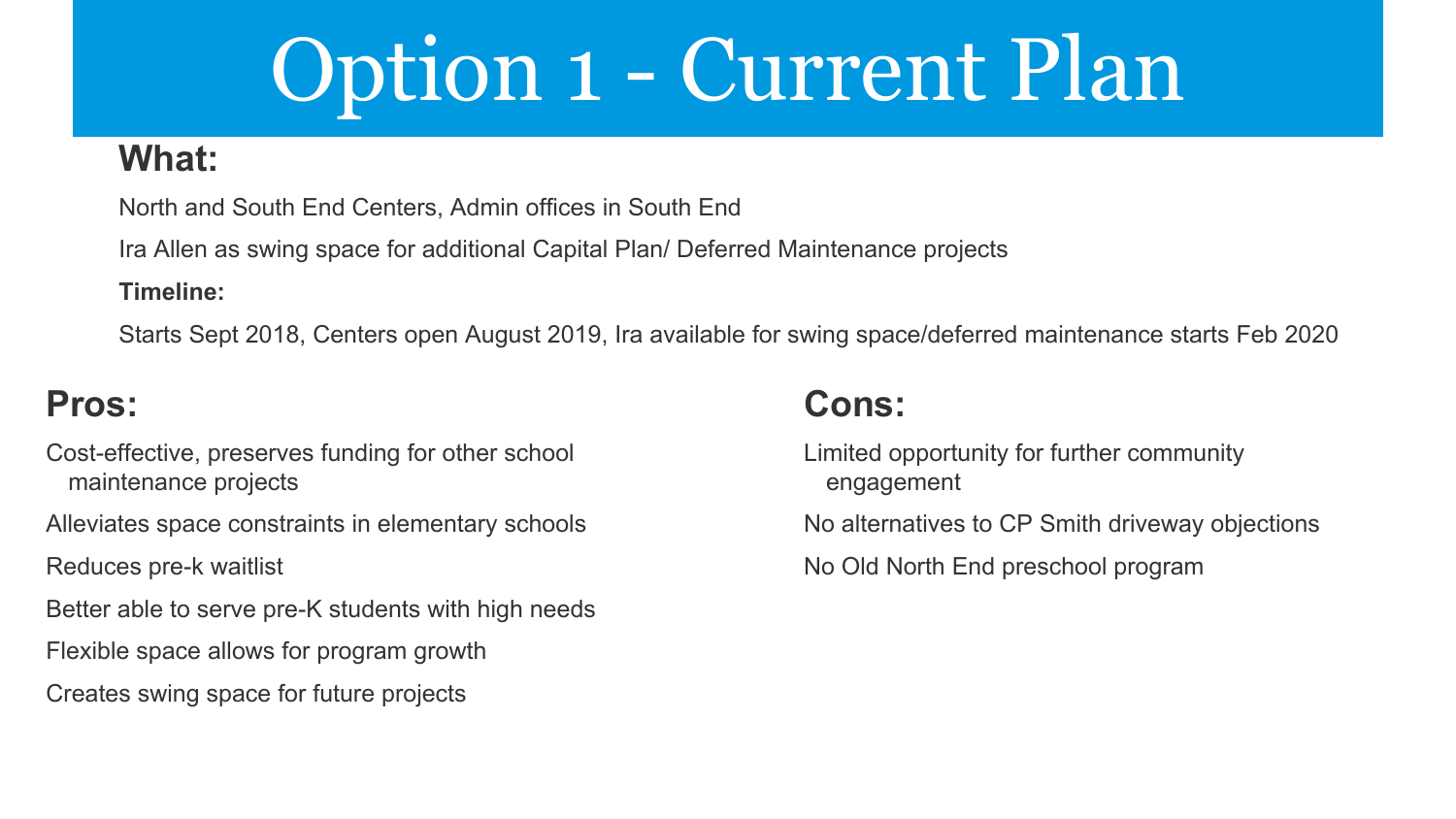# Option 2 - Delay Current Plan

### **What:**

Delay Groundbreaking of Current Plan until April 2019, (utilizing modified version of existing plan)

**Timeline:** Starts April 2019, Centers ready April 2020 (We may not chose to move students until the new school year, August 2020), Ira available for swing space/deferred maintenance starts August 2020 (if move out in April).

### **Pros:**

Within budget

More time for community engagement

Makes use of existing plans

Alleviates space constraints in elementary schools

Reduces pre-k waitlist

Better able to serve pre-K students with high needs

Flexible space allows for program growth

Creates swing space for future projects

# **Cons:**

Modest cost increase (tens of thousands of dollars)

No Old North End preschool program

Moving students mid-year to meet this schedule: OR significantly delay next phases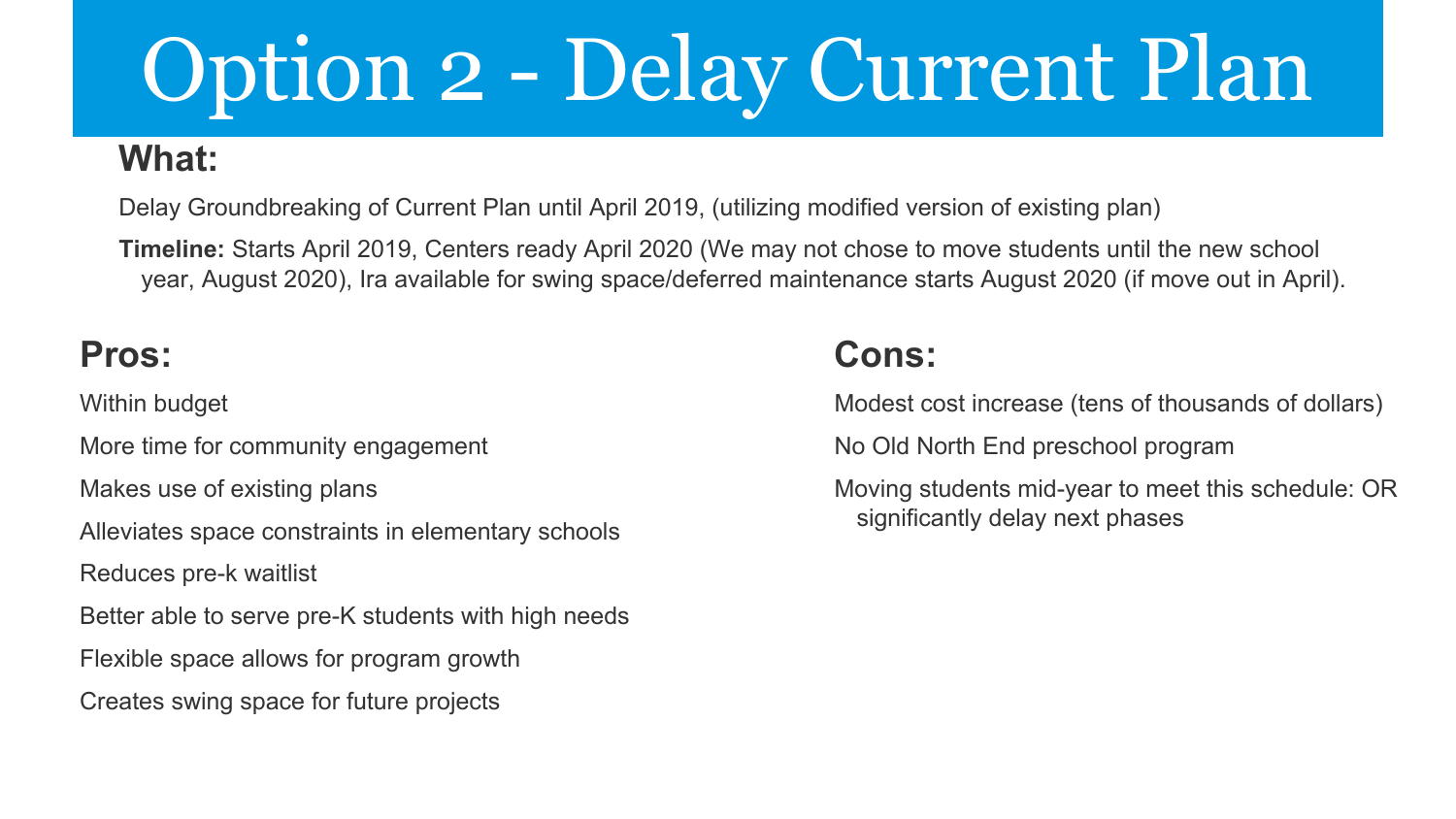# Option 3 - Pre-k at Ira Allen

#### **What:**

Renovate Ira Allen into Pre-k Center (Original plan)

Move admin staff into leased office space

**Timeline:**

Starts Dec 2018

Ready: Dec 2019

## **Pros:**

Could keep 2 Old North End preschool classrooms

Reuses some of original plan from 2016

Minimal alleviation of elementary school space constraints

Reduces pre-k waitlist

## **Cons:**

More expensive than two-center solution

Must lease administrative space

3 satellite locations harder to manager than 2

Minimal alleviation of elementary school space constraints

Need to identify rented swing space

Does not accommodate North and South end families as well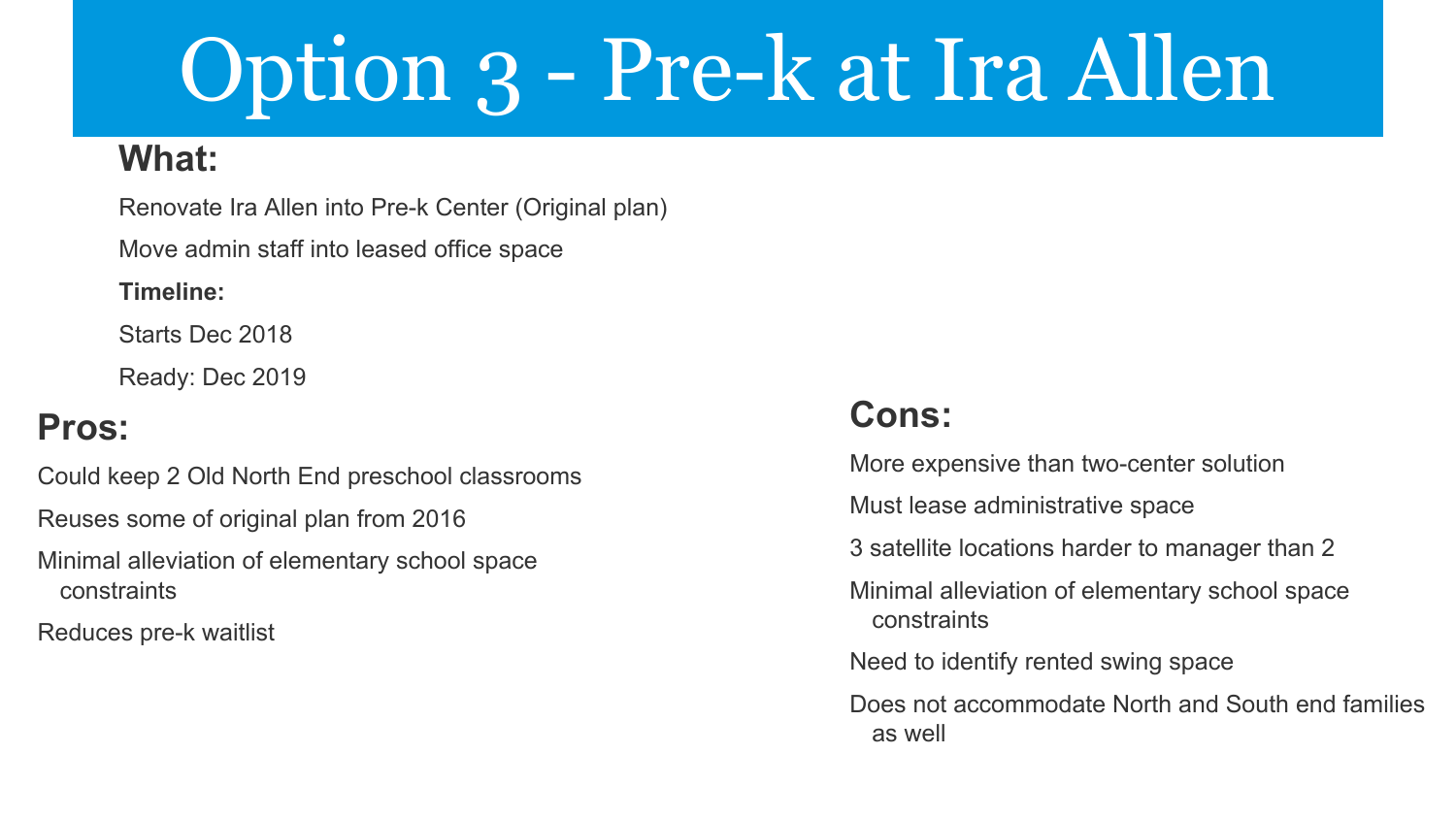# Option 4 - Scrap PreK Plan

#### **What:**

No construction of new preschool or administrative spaces

Develop plans for next deferred maintenance projects (IAA is next highest priority school)

**Timeline:** (all times are speculative)

Design/development/swing space planning: 6-10 months

Public input process: 3 months

Best-case IAA renovations begin August 2019

### **Pros:**

New community input process led by Board

Focus on less controversial project

Opportunity for more stakeholder support

Improved community understanding of Capital Plan and spending

### **Cons:**

Higher overall cost (could impact ability to do work at other schools) Existing K-5 space constraints not addressed No reduction to preschool waitlist Preschool needs not met Need to identify rented swing space